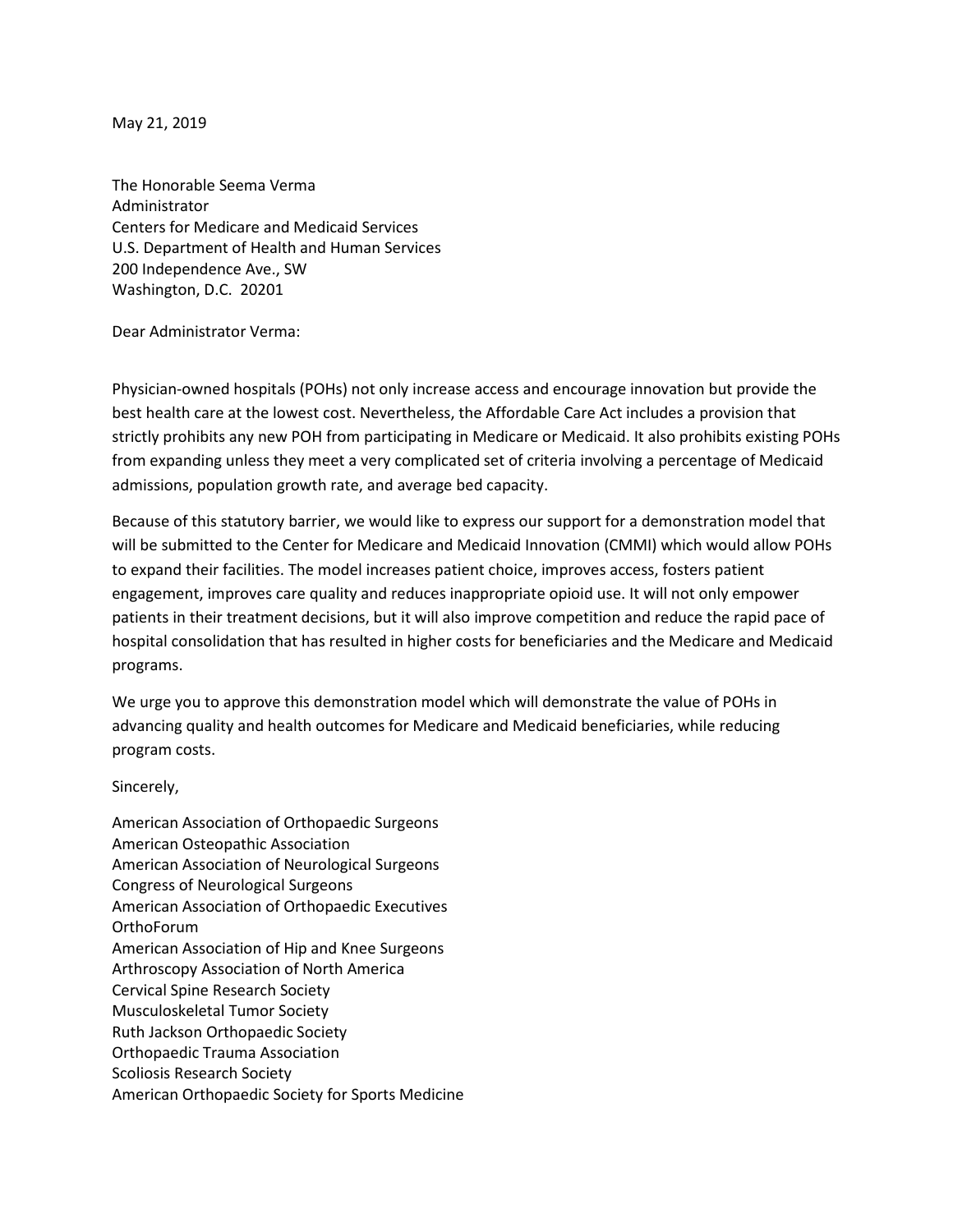American Shoulder and Elbow Society American Orthopaedic Foot and Ankle Society American Society for Surgery of the Hand North American Spine Society Medical Society of New Jersey Ohio Orthopaedic Society North Carolina Orthopaedic Association Iowa Orthopaedic Society Washington State Orthopaedic Association Minnesota Orthopaedic Society Illinois Association of Orthopaedic Surgeons North Dakota Orthopaedic Society Arkansas Orthopaedic Society New Jersey Orthopaedic Society Rhode Island Orthopedic Society Louisiana Orthopaedic Association Washington State Orthopaedic Association Michigan Orthopaedic Society Wyoming Orthopaedic Society California Orthopaedic Association Fort Wayne Orthopedics Florida Orthopaedic Society South Carolina Orthopaedic Association Delaware Society of Orthopaedic Surgeons Tennessee Orthopaedic Society Virginia Orthopaedic Society Kansas Orthopaedic Society South Dakota Orthopaedic Society Connecticut Orthopaedic Society Massachusetts Orthopaedic Society Maryland Orthopaedic Association Massachusetts Orthopaedic Association South Dakota State Orthopaedic Society Arizona Orthopedic Society Texas Orthopaedic Association Arizona Orthopaedic Society Alaska State Orthopaedic Society Indiana Orthopaedic Society Pennsylvania Orthopaedic Society Oklahoma State Orthopaedic Society Oregon Association of Orthopaedic Surgeons Alabama Orthopaedic Society New York State Society of Orthopaedic Surgeons New Hampshire Orthopaedic Society Idaho Orthopaedic Society Hawaii Orthopaedic Association Nevada Orthopedic Society West Virginia Orthopaedic Society